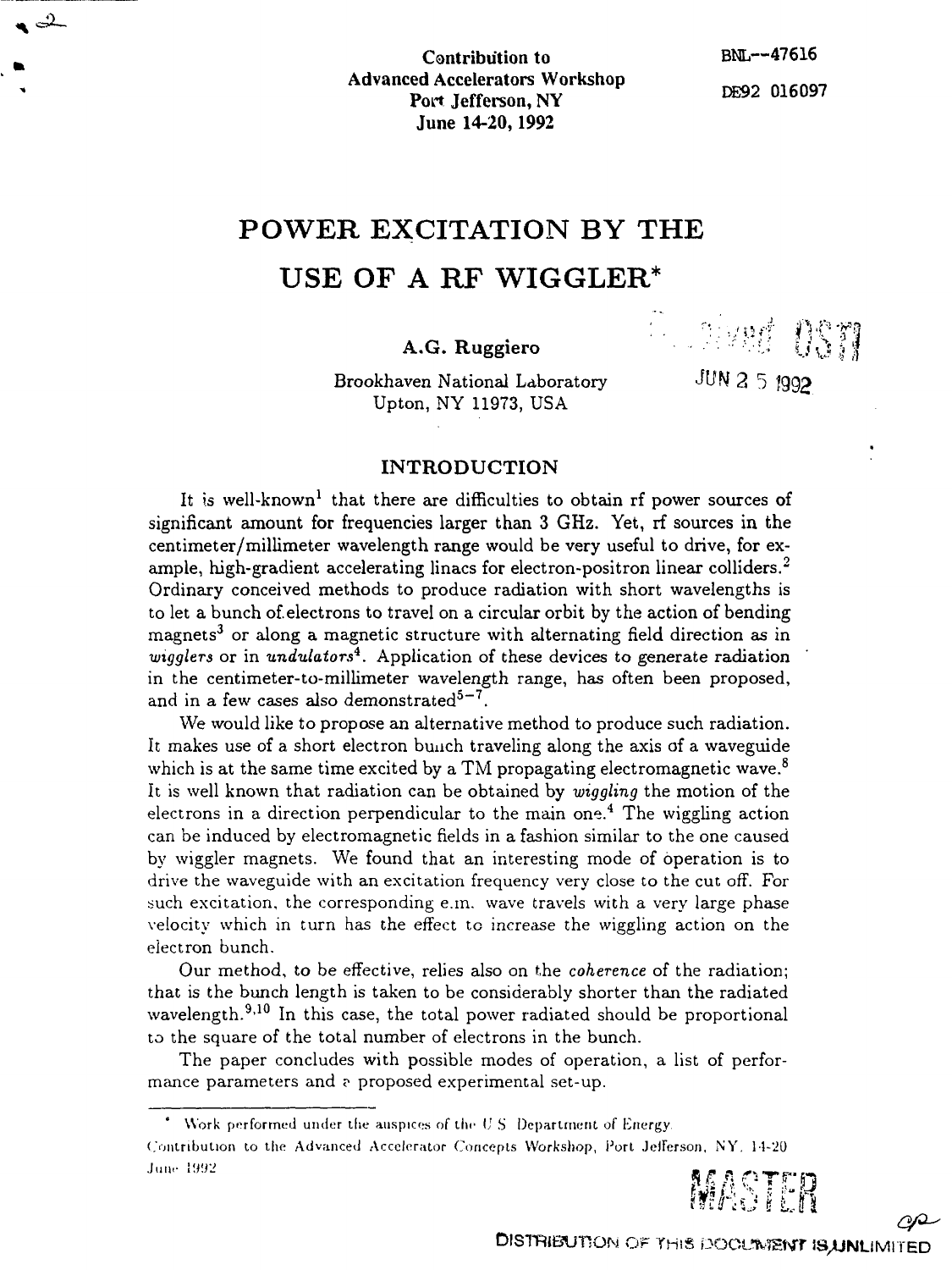#### **FIELD DISTRIBUTION IN A WAVEGUIDE**

**We shall consider an infinitely long** *waveguide,* **straight, with rectangular** cross-section of width w and height h. We shall introduce a rectangular co**ordinate system** *x, y* **and** *z;* where *x* **and** *y* **are the transverse distances from the upper left corner of the waveguide (see Fig. 1) and** *z* **is the longitudinal coordinate along the axis. In this section we describe the propagation of a TM traveling electromagnetic wave in the waveguide.<sup>11</sup> If we use the Lorentz representation, the fields** can **be derived from a scalar** *V* **and vector potential A satisfying** the **following** equations

$$
\nabla^2 V - \frac{1}{c^2} \frac{\partial^2 V}{\partial t^2} = 0 \tag{1}
$$

$$
\nabla^2 \mathbf{A} - \frac{1}{c^2} \frac{\partial^2 \mathbf{A}}{\partial t^2} = 0
$$
 (2)

$$
\text{div } \mathbf{A} + \frac{1}{c} \frac{\partial V}{\partial t} = 0 \tag{3}
$$

In cartesian coordinates the explicitly form of Eq. (1) is

$$
\frac{\partial^2 V}{\partial x^2} + \frac{\partial^2 V}{\partial y^2} + \frac{\partial^2 V}{\partial x^2} - \frac{1}{c^2} \frac{\partial^2 V}{\partial t^2} = 0
$$
 (4)

A solution of Eq. (4) is

$$
V = V_0 \left( \sin \alpha_1 x + V_1 \cos \alpha_1 x \right) \left( \sin \alpha_2 y + V_2 \cos \alpha_2 y \right) e^{i(kz - \omega t)} \tag{5}
$$

The nature of the traveling wave is described by the last factor where  $\omega$  is the angular frequency and *k* the wave number which defines the longitudinal propagation mode. Insertion of Eq. (5) into Eq. (4) yields

$$
k^{2} = \frac{\omega^{2}}{c^{2}} - \alpha_{1}^{2} - \alpha_{2}^{2}
$$
 (6)

The horizontal and vertical propagation constants, respectively  $\alpha_1$  and  $\alpha_2$ , are to be determined by specifying proper boundary conditions of the electric and magnetic fields at the walls of the waveguide. The same boundary conditions will be used to estimate  $V_1$  and  $V_2$  appearing at the right-hand side of Eq. (5).

According to the conventional waveguide terminology<sup>11</sup>, a TM mode is defined as that traveling wave with vanishing magnetic field in the main direction of propagation, that is the  $z$ -axis of the waveguide. This mode is associated to solutions of the vector potential A which actually is completely directed along the c-axis

$$
\mathbf{A} \equiv (0, 0, A) \tag{7}
$$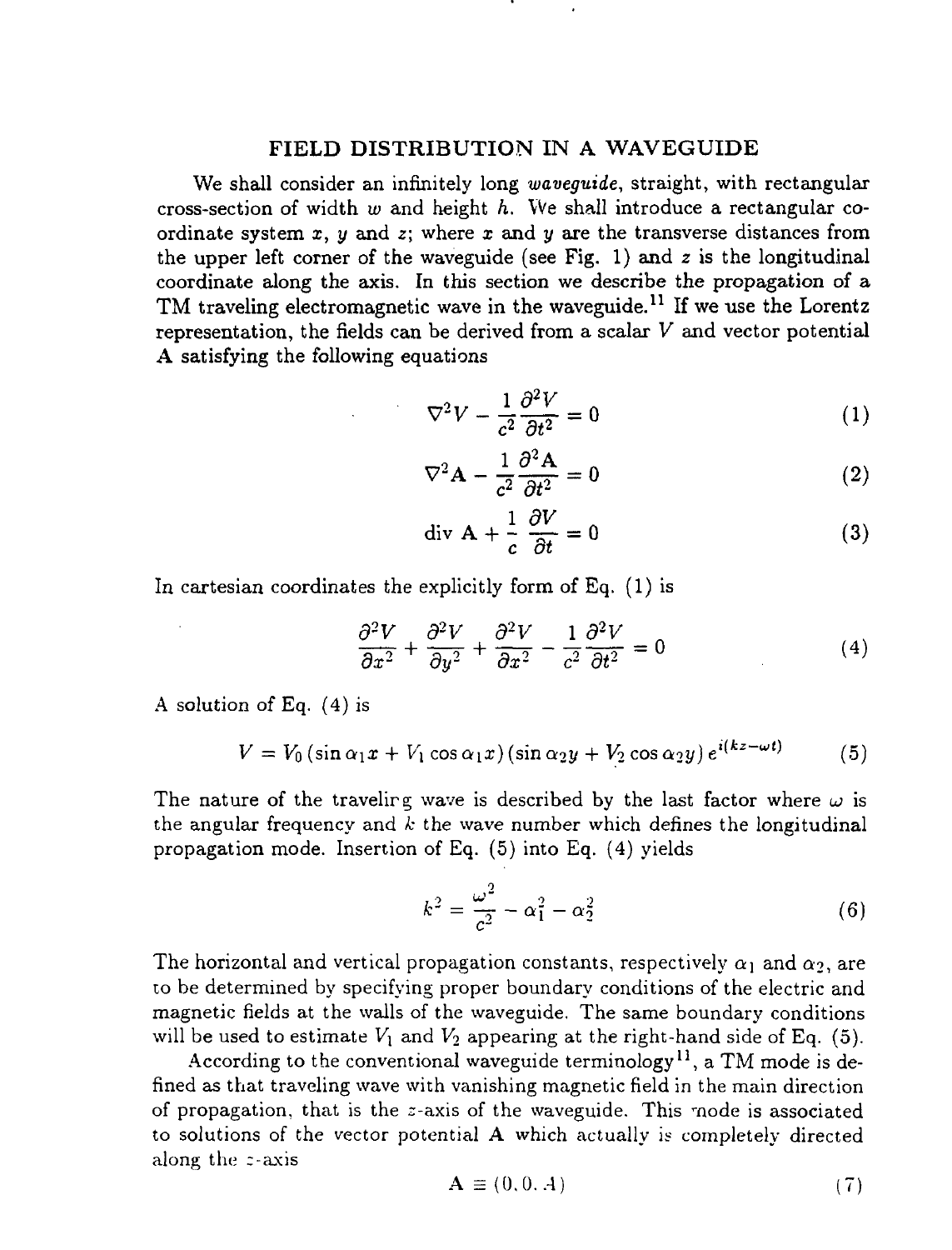



where *A* satisfies an equation similar to Eq. (4). Moreover, to satisfy the Lorentz condition represented by Eq. (3)

$$
A = \beta_w V \tag{8}
$$

where

$$
\beta_w = \omega / kc \tag{9}
$$

is the wave phase velocity, normalized to the speed of light. Thus the vector potential A is completely determined from the knowledge of the scalar potential *V.*

The electric E and magnetic B fields can be determined from the usual relations

$$
\mathbf{E} = -\text{grad } V - \frac{1}{c} \frac{\partial \mathbf{A}}{\partial t}
$$
 (10)

$$
\mathbf{B} = \text{rot } \mathbf{A} \tag{11}
$$

We shall take the walls of the waveguide with the most general electromagnetic properties, described by the surface characteristic impedance  $\xi$ , a complex function of the angular frequency  $\omega$ . As shown in ref. [8] we derive easily

$$
V_{j} = -i \frac{\xi \beta_{w} \alpha_{j}}{k \left(\beta_{w}^{2} - 1\right)}
$$
\n(12)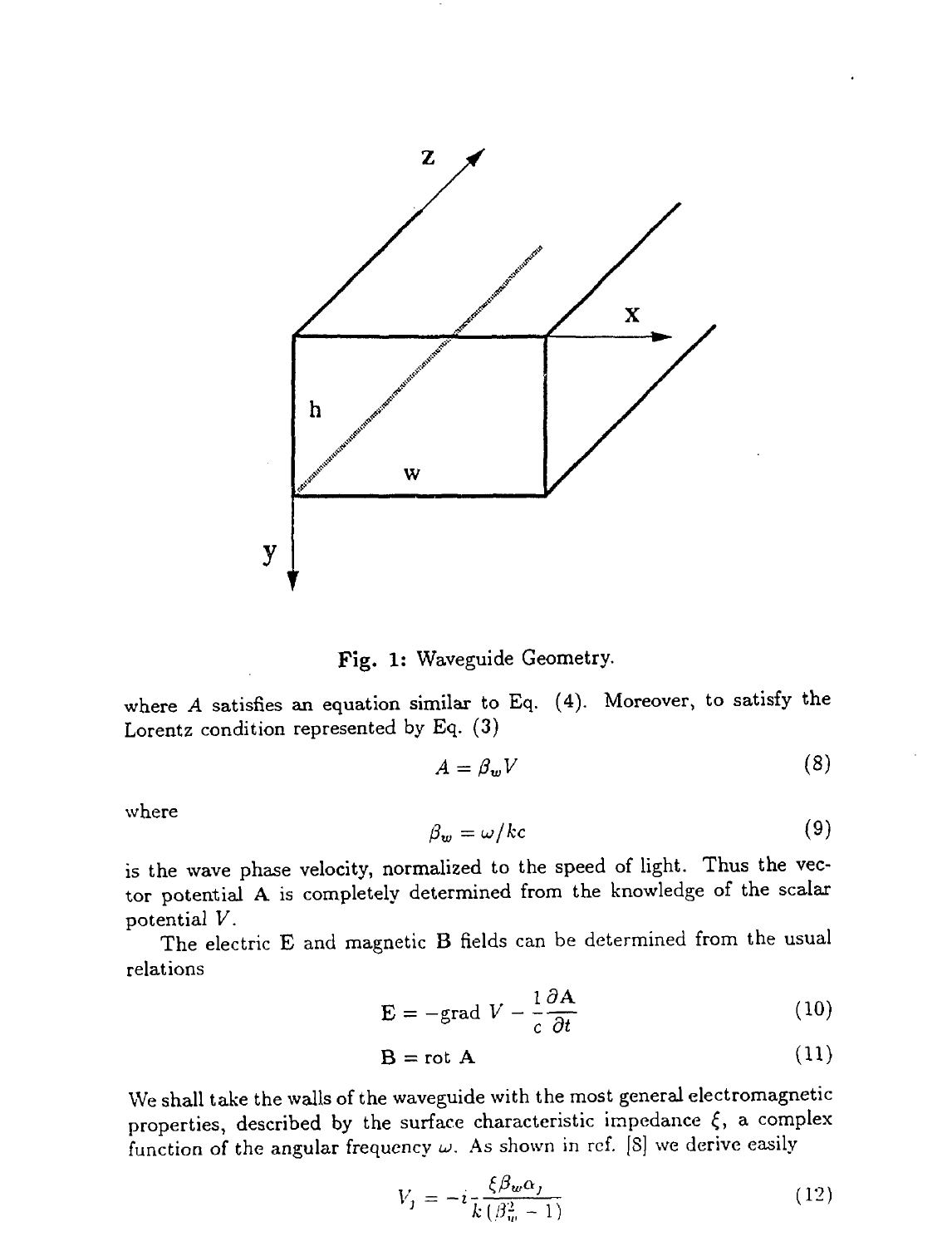where we let  $j = 1$  or 2. Letting

$$
tg \mu_j = \frac{2i\xi\beta_w\alpha_j k \left(\beta_w^2 - 1\right)}{k^2 \left(\beta_w^2 - 1\right)^2 + \xi^2\beta_w^2 \alpha_j^2} \tag{13}
$$

it has been shown<sup>8</sup> that the eigenvalues of  $\alpha_1$  and  $\alpha_2$  are given by

$$
\alpha_1 w - \mu_1 = \pi n \tag{14}
$$

$$
\alpha_2 h - \mu_2 = \pi m \tag{15}
$$

with  $n, m$  integer real numbers. These equations can be used in conjunction to Eq. (6) to calculate the propagation constant *k.*

The constant  $V_0$  in Eq. (5) determines the amplitude of the field potential and is related to the power flux in the waveguide. The following relation is  $_{\rm obtained}^{\rm 8,11}$ 

$$
P = \frac{c\beta_w}{64}\pi V_0^2 \left(\frac{k}{w}n^2 + \frac{w}{h}m^2\right)
$$
 (16)

where we have ignored the effect of the wall impedance.

#### **PERFECTLY CONDUCTIVE WAVEGUIDE**

A special case is a waveguide with perfectly conductive walls, that is  $\xi = 0$ . In this case it is easily seen that  $V_1 = V_2 = 0$  and  $\mu_1 = \mu_2 = 0$ ; moreover  $k^2$ is real. Solving Eq. (6) gives the following dispersion relation

$$
k = \sqrt{\frac{\omega^2}{c^2} - \frac{\omega_c^2}{c^2}}\tag{17}
$$

where

$$
\omega_c = \pi c \sqrt{\frac{n^2}{w^2} + \frac{m^2}{h^2}}\tag{18}
$$

is the angular frequency at *cut-off.* It is convenient to introduce the form factor

$$
q = \omega_c/\omega \tag{19}
$$

It is seen from Eqs. (6 and 9) that

$$
\beta_w = \frac{1}{\sqrt{1 - q^2}}\tag{20}
$$

The range of values of the form factor fulfilling the *condition of propagation,* which corresponds to *k* positive, is

$$
0 < q < 1 \tag{21}
$$

that is  $\omega > \omega_c$ . It is then seen that  $\beta_w$  is always real and larger than 1: that is the wave phase velocity is always larger than the speed of light.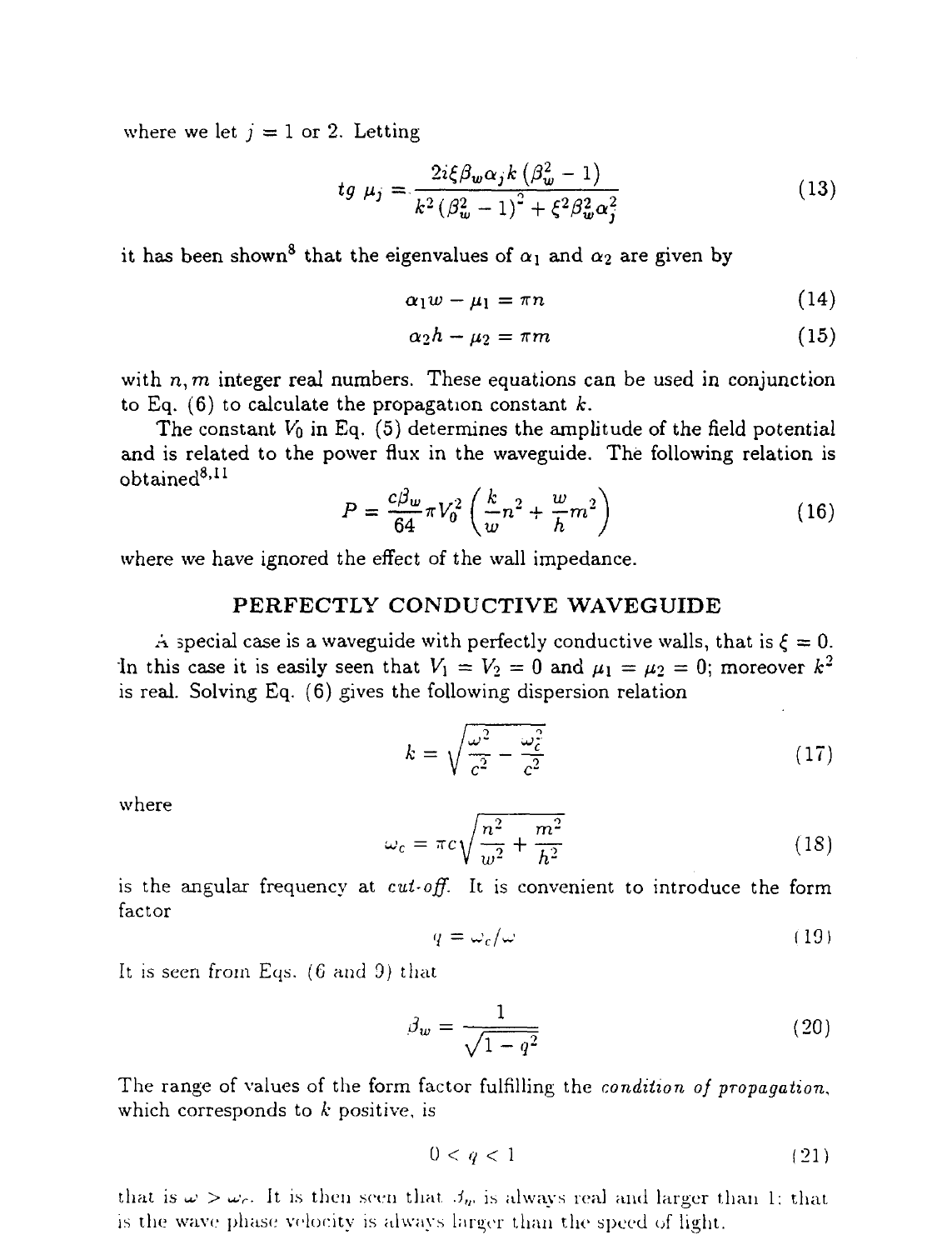An inspection of the dispersion relation shows that below the cut-off,  $\omega$  <  $\omega_c$ , there is no propagation, and *k* assumes no real values. For large values of  $\omega$ , k increases about linearly. An interesting plot, shown in Fig. 2, is the display of the wave phase velocity  $\beta_w$  versus the form factor q as given by Eq. (20). Observe that approaching the cut-off from below,  $q \rightarrow 1$ , the phase velocity  $\beta_w$  becomes infinitely large.



Fig. 2: Phase Velocity vs. Form Factor.

#### WAVEGUIDE WITH RESISTIVE WALLS

In the following we consider the case of *resistive* walls. For this case the surface characteristic impedance is

$$
\xi = (1 - i) \sqrt{\frac{\omega \mu}{8 \pi \sigma}}
$$
  
=  $(1 - i) \mathcal{R}$  (22)

where  $\sigma$  is the electric conductivity and  $\mu$  the magnetic permeability of the wall material. The dispersion relation Eq. (6) can now be written

$$
k^2 = \frac{\omega^2}{c^2} - \frac{\omega_c^2}{c^2} - \Delta^2
$$
 (23)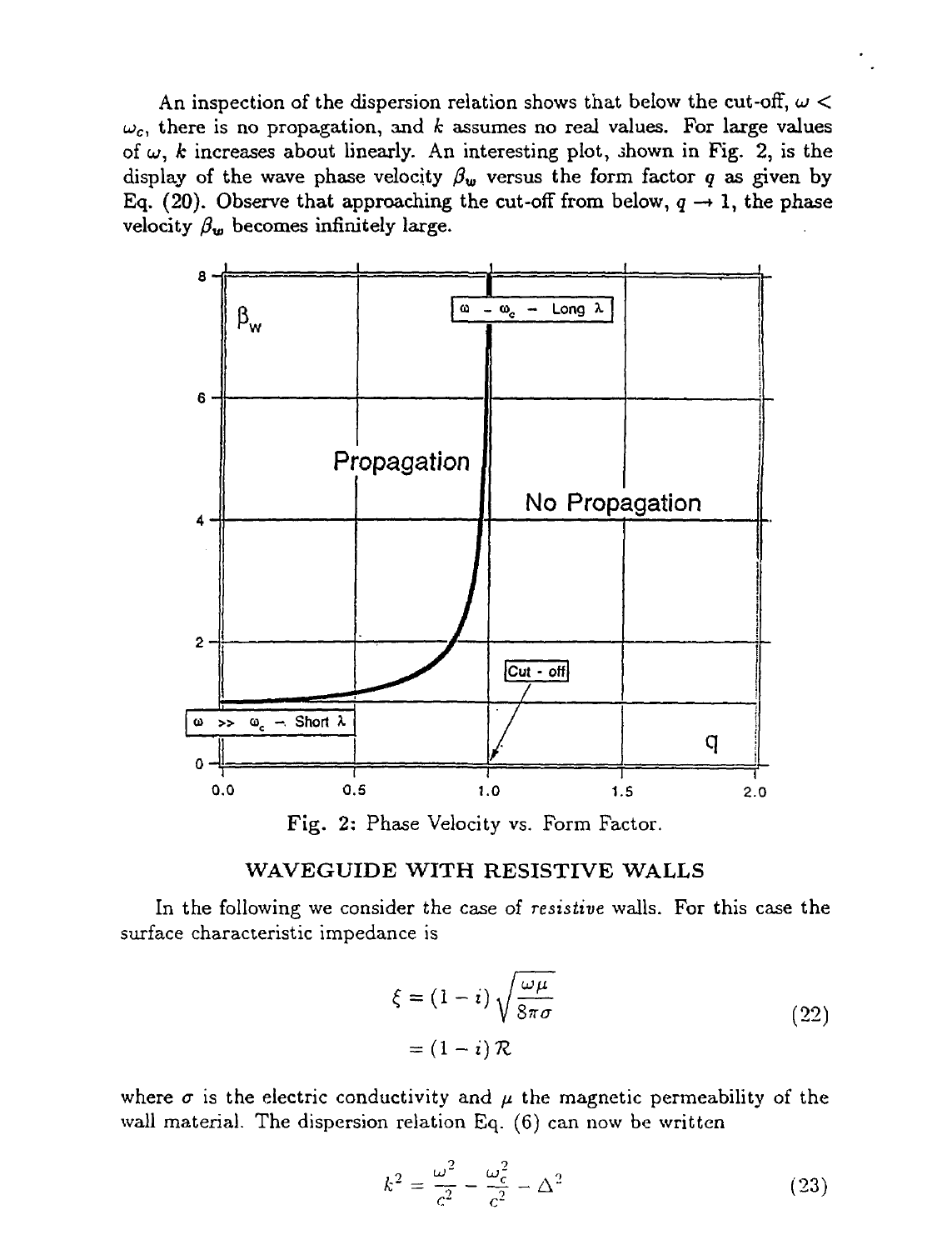where

$$
\Delta^2 = \frac{\mu_1^2}{w^2} + \frac{\mu_2^2}{h^2} + 2\pi \left( \frac{n\mu_1}{w^2} + \frac{m\mu_2}{h^2} \right)
$$
 (24)

and  $k, \Delta$  are complex quantities. Let us separate explicitly the real and imaginary parts; that is

$$
k = k_r + i k_i \tag{25}
$$

$$
\Delta = \Delta_{\tau} + i \Delta_i \tag{26}
$$

then

$$
2k_r^2 = \frac{\omega^2 - \omega_c^2}{c^2} - \Delta_r^2 + \Delta_i^2 + \sqrt{\left(\frac{\omega^2 - \omega_c^2}{c^2} - \Delta_r^2 + \Delta_i^2\right)^2 + 4\Delta_r^2 \Delta_i^2} \tag{27}
$$

and

$$
k_i = -\frac{\Delta_r \Delta_i}{k_r} \tag{28}
$$

The last quantity  $k_i$  is the measure of the wave propagation attenuation per unit length, whereas  $k_{\bm{\tau}}$  is the proper constant of propagation of the wave. The wave phase velocity is then given by

$$
\beta_w = \frac{\omega}{ck_\tau} \tag{29}
$$

from which we can derive the following relation to the form factor *q*

$$
\beta_w^2 = \frac{2}{\left(1 - q_0^{-2}q^2\right) + \sqrt{\left(1 - q_0^{-2}q^2\right)^2 + 4c^4 \frac{\Delta_r^2 \Delta_i^2}{\omega_c^4} q^4}}\tag{30}
$$

where

$$
q_0^{-2} = 1 + \frac{c^2}{\omega_c^2} \left( \Delta_r^2 - \Delta_i^2 \right).
$$
 (31)

Both  $\Delta_{\bf r}$  and  $\Delta_{\bf i}$  depend on the angular frequency  $\omega$  and the propagation constant *k;* nevertheless in the case of a good conductor, for instance copper with  $\mu = 1$  and  $\sigma = 5 \times 10^{17}$  s<sup>-1</sup>, one can treat the contribution of the surface characteristic impedance  $R$ , given by Eq. (22), as a perturbation to the field distribution. In proximity of the cut-off we can then let  $\mathcal{R} = \mathcal{R}_c$  where  $\mathcal{R}_c$ is *R* evaluated for  $\omega = \omega_c$ . Inspection of Eqs. (30 and 31) shows that  $\beta_w^2$  is always a positive quantity for any value of  $q$ ; the maximum occurs for  $q = q_0$ , which can be interpreted as a shift of the cut-off frequency. At cut-off the maximum is

$$
\beta_{w_{\text{max}}}^2 \approx \frac{\omega_c^3}{2\pi^2 c^3 \mathcal{R}_c \left(\frac{n^2}{w^3} + \frac{m^2}{h^3}\right)}\tag{32}
$$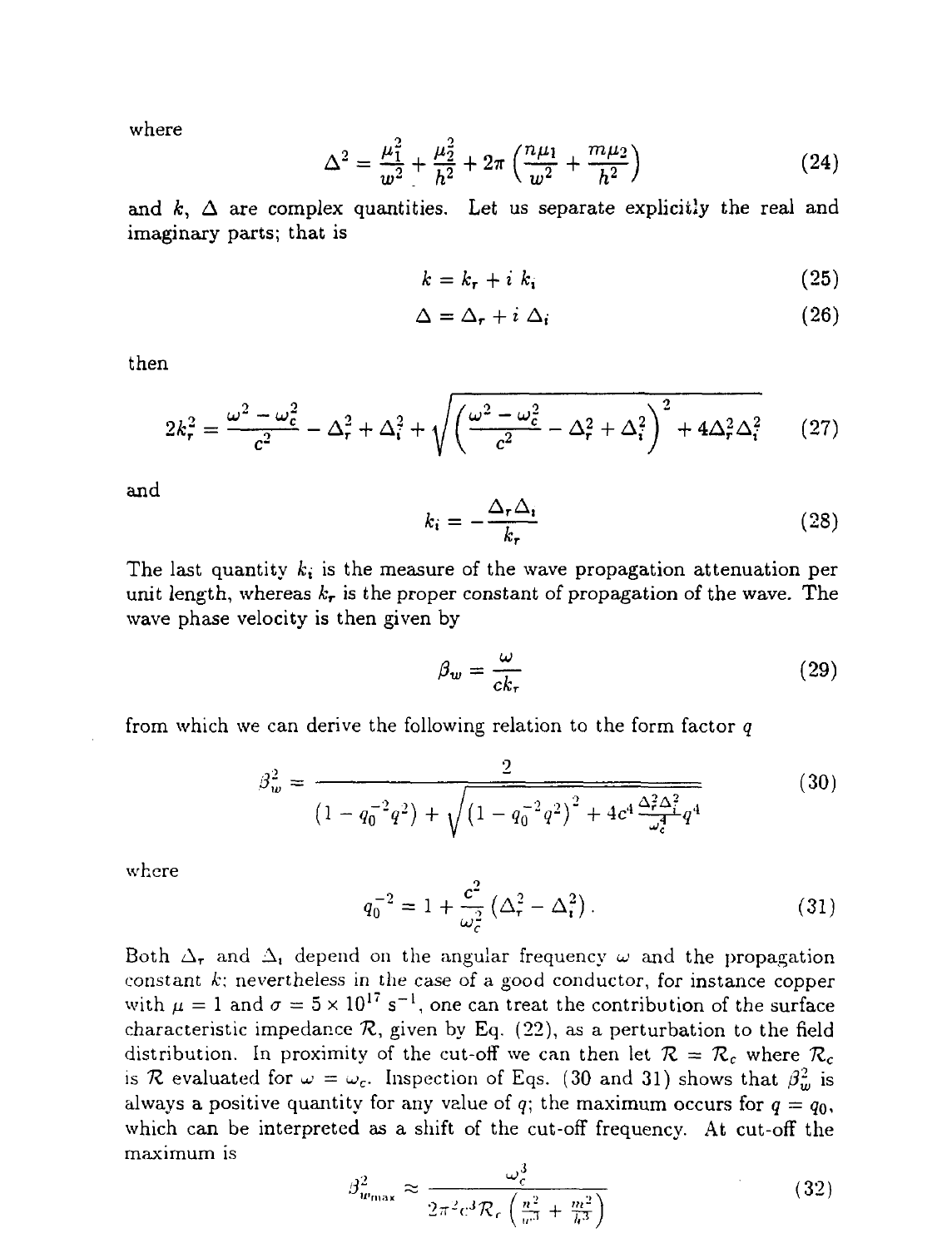#### **COMPARISON OF DIFFERENT METHODS**

For an electron moving along the longitudinal direction *z,* the field distribution in a waveguide is different from that the same electron would experience in the case of a wiggler magnet or a photon beam. To see this, we can operate a transformation of the field distribution in the frame where the electron is at rest. Let  $\beta$  and  $\gamma$  be the relativistic factors respectively for velocity and energy of the particle. Let us first consider the case of a planar electromagnetic wave moving in the z-direction. The electric and magnetic fields are perpendicular to each other and perpendicular to the direction of motion. The components of the fields of the plane wave in the laboratory frame are

$$
E_y = E_z = B_x = B_z = 0 \tag{33}
$$

$$
E_x = B_y = E_0 e^{i(kz - \omega t)} \tag{34}
$$

where  $E_0$  is a constant amplitude,  $\omega$  the angular frequency and k the propagation constant of the wave. After performing the relativistic transformation, the components of field distribution of the same wave, in the system where the electron is at rest, are

$$
E'_y = E'_z = B'_x = B'_z = 0 \tag{35}
$$

$$
E'_x = B'_y = \gamma (1 + \beta) E_0 e^{i(k'z' - \omega' t')} \tag{36}
$$

where we have denoted with prime the variables in the frame at rest. We have

$$
k' = \gamma \left( k - \omega \frac{\beta}{c} \right) \tag{37}
$$

$$
\omega' = \gamma \left( \omega - \beta k c \right) \tag{38}
$$

In the vacuum  $k = \omega/c$  and the previous relations become

$$
\omega' = \gamma (1 - \beta) \omega \tag{39}
$$

$$
k' = \omega'/c \tag{40}
$$

Now let us consider the case of a wiggler magnet, that is a sequence of dipole magnets where the magnetic field is in the y-direction and changes periodically sign from one magnet to the next. Let *L* be the periodicity of the wiggler. In the laboratory frame the field components are

$$
B_x = B_z = 0 \tag{41}
$$

$$
E_x = E_y = E_z = 0 \tag{42}
$$

$$
B_y = \pm B_w \tag{43}
$$

where  $B_w$  is the wiggler field. There is no electric field in a wiggler. After performing the Lorentz transformation where the electron is at rest, one obtains a field distribution similar to that given by Eqs. (35,36) except that

$$
E_x' = \beta \gamma B_w \tag{44}
$$

$$
B'_{\eta} = \gamma \ B_w \tag{45}
$$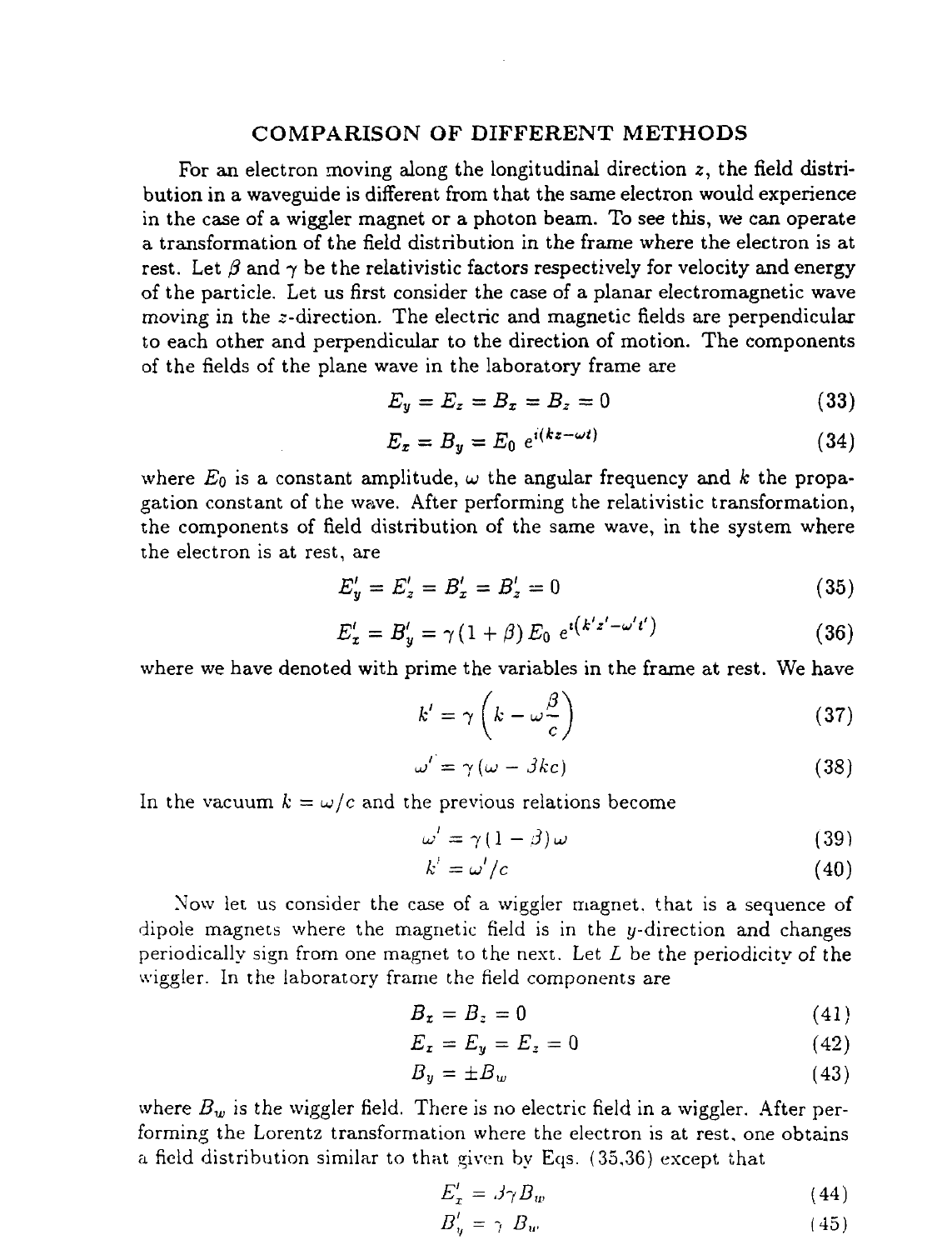To a relativistic electron with  $\beta \sim 1$ , the wiggler is equivalent to a plane electromagnetic wave with amplitude  $E_0 \simeq B_w/2$  and

$$
\omega' = c\gamma k_w \tag{46}
$$

where  $k_w = 2\pi/L$ . Thus the interaction of an electron with a planar electromagnetic wave or with a wiggler magnet is the same; if the electron moves against the wave, the consequence is a Compton scattering by which the electron loses energy and the photon field intensity increases.

Let us turn now our attention to the field distribution in the waveguide. After the Lorentz transformation to the frame where the electron is at rest is performed, the new field distribution is given by

$$
E_z' = E_z \tag{47}
$$

$$
E'_{z} = \gamma (1 - \beta \beta_{w}) E_{z}
$$
 (48)

$$
E'_y = \gamma (1 - \beta \beta_w) E_y \tag{49}
$$

$$
B_z' = 0 \tag{50}
$$

$$
B'_{x} = -\gamma \left( \beta_{w} - \beta \right) E_{y} \tag{51}
$$

$$
B'_{y} = \gamma (\beta_{w} - \beta) E_{z}
$$
 (52)

where *k* and  $\omega$  are replaced by  $k'$  and  $\omega'$  also given by Eqs. (37-38). Since  $\omega$ and *k* are related to each other by the phase velocity given by Eq. (9), it is

$$
k' = \gamma k \left( 1 - \beta \beta_w \right) \tag{53}
$$

$$
\omega' = \gamma k c \left( \beta_{\mathbf{w}} - \beta \right) \tag{54}
$$

from which the phase velocity in the rest frame is

$$
\beta_w' = \frac{\omega'}{k'c} = \frac{\beta_w - \beta}{1 - \beta \beta_w} \tag{55}
$$

If we neglect the longitudinal component  $E'_z$ , it is seen that the two vectors  $\mathbf{E}'$ and  $B'$  are perpendicular to the main direction of motion and to each other. Also, for a relativistic electron,  $\beta \sim 1$  and the two vectors have about the same magnitude. This represents also an electromagnetic wave, but having nonplanar properties. Since  $\beta_w > 1$ , it is seen from Eq. (55) that in order for the wave to propagate in the positive direction of the  $z$ -axis also in the frame at rest, the electron should move in the opposite direction  $(\beta < 0)$  to start with. This will create an enhancement of the equivalent field as seen by the electron; otherwise, if the wave and the particle would move in the same direction there would be a cancellation, which is the most effective when  $\beta_w \sim 1$  that is in the short wavelength regime, with frequencies  $\omega$  well above the cut-off value  $\omega_c$ . In the other regime with  $\beta_w \gg 1$ , in proximity of the cut-off, which corresponds to long wavelengths  $\lambda$ , the cancellation does not. apply: a part from a sign, the amplitude of the wave is then proportional to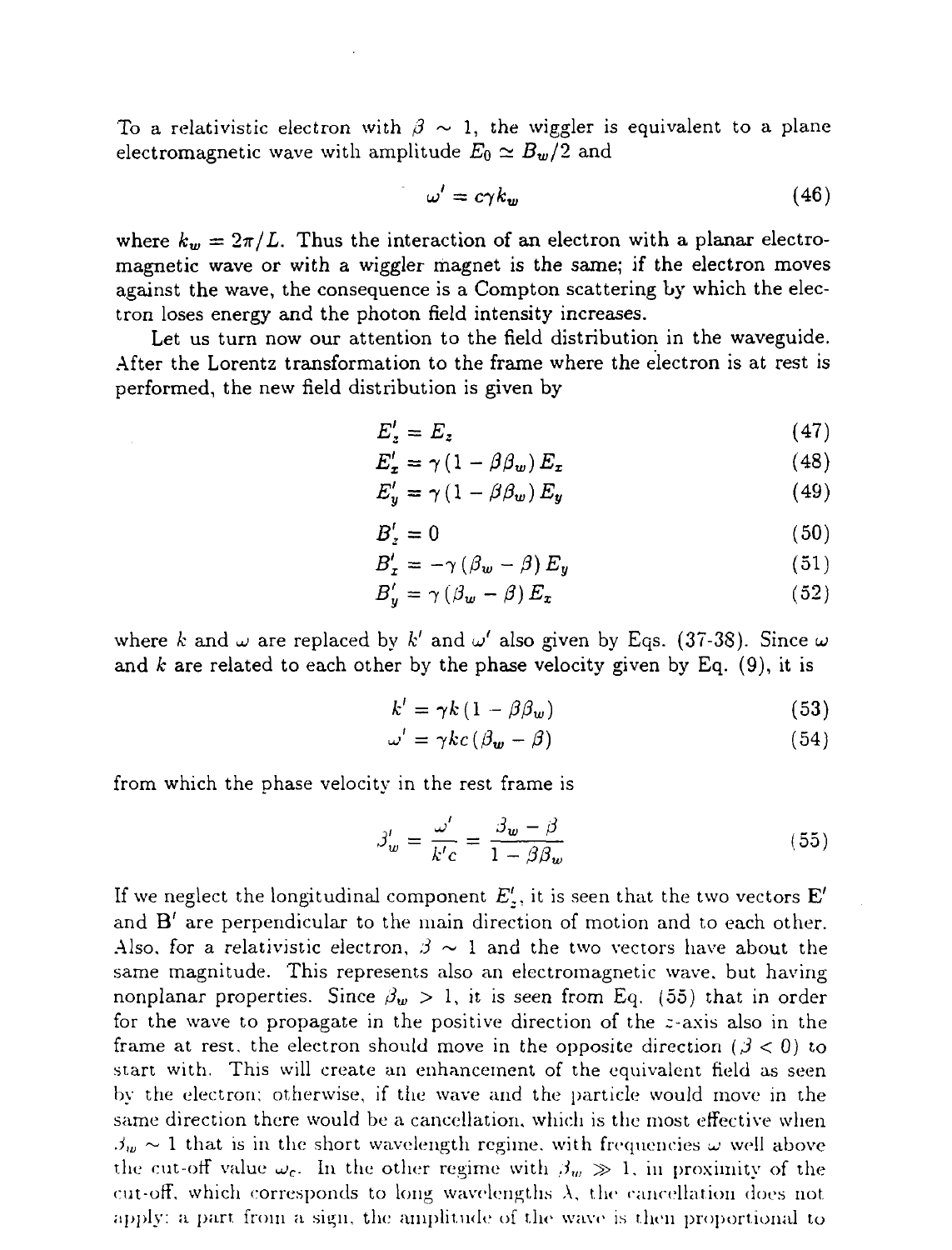$\gamma\beta_w$  independently of the direction of motion of the electron with respect to the wave.

A case of interest is the following. The electron and the e.m. wave, as seen in the laboratory frame, are moving in the same direction, which is the positive direction of the z-axis of the wavtguide, as shown in Fig. 3. Assume  $\beta \sim 1$  and  $\beta_w \gg 1$ ; then, from Eq. (55),  $\beta'_w \sim -1$  and, in its own frame at rest, the electron sees a wave moving against its position; the consequence is again a forward Compton scattering. Let us also suppose that initially  $x = y = 0$ , then the only nonvanishing field components are

$$
E'_{\tau} = 2\pi \frac{V_0}{w} \gamma \left(\beta \beta_w - 1\right) \cos \phi \tag{56}
$$

$$
B'_y = -2\pi \frac{V_0}{w} \gamma (\beta_w - \beta) \cos \phi \tag{57}
$$

which have an amplitude

$$
\gamma E_{\mathbf{w}} = 2\pi \frac{V_0}{w} \gamma \beta_{\mathbf{w}} \tag{58}
$$

that is to be compared to the value  $\gamma B_w$  corresponding to a magnetic wiggler. Inspection of Eq. (58) shows that the field amplitude can reach very large values when driving the waveguide in proximity of the cut off.



Fig. 3: The rf Wiggler Concept.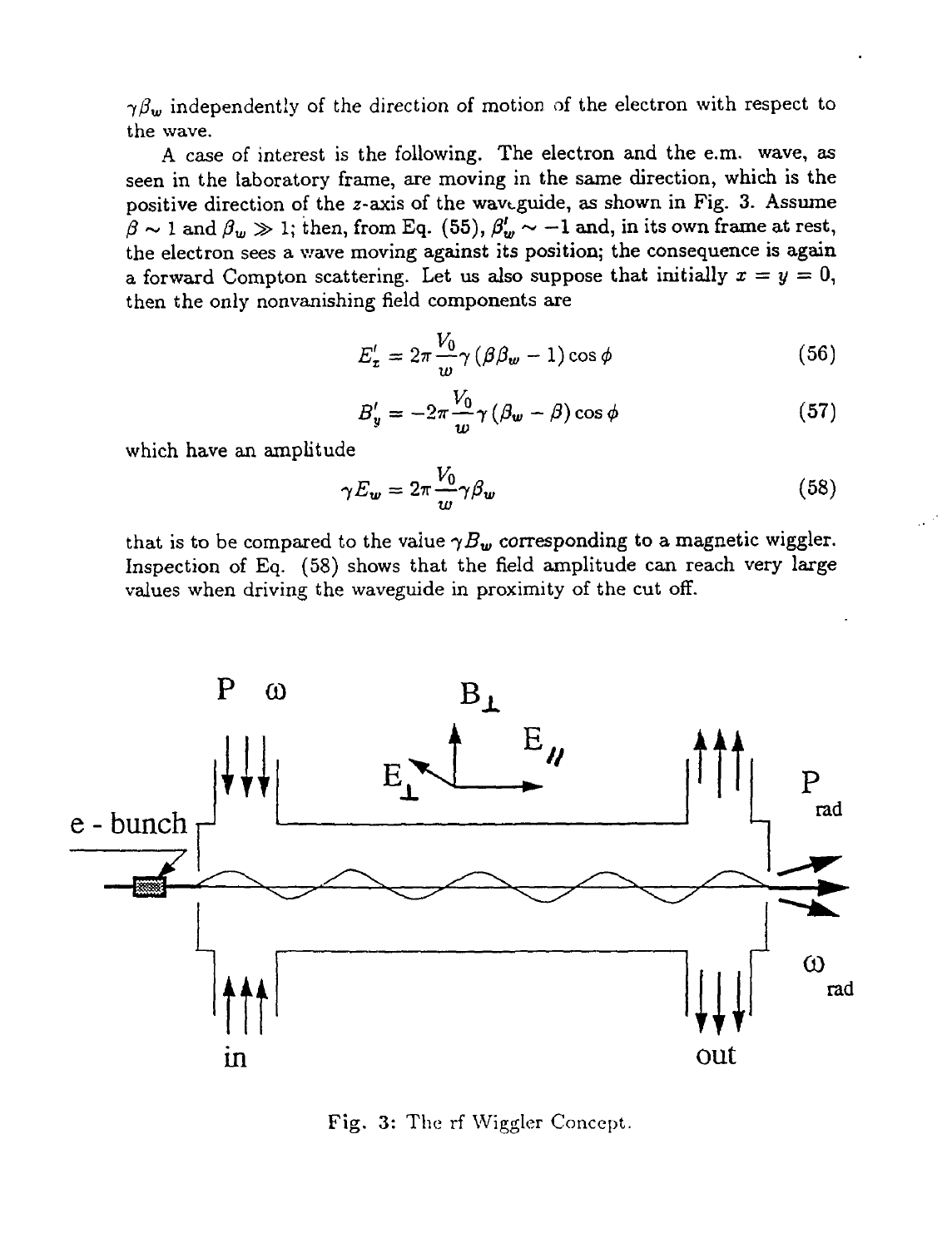#### THE EQUATIONS OF MOTION

Consider now an electron with mass at rest *m* and electric charge e moving down the waveguide. The components of *\iie* equations of motion are

$$
\frac{dp_x}{dt} = -e\left(\frac{\dot{z}}{c}\beta_w - 1\right)E_x\tag{59}
$$

$$
\frac{dp_y}{dt} = -e\left(\frac{\dot{z}}{c}\beta_w - 1\right)E_y\tag{60}
$$

$$
\frac{dp_z}{dt} = e\left(\frac{\dot{x}}{c}\beta_w E_x + \frac{\dot{y}}{c}\beta_w E_y + E_z\right)
$$
(61)

where  $\mathbf{p} \equiv (p_x, p_y, p_z)$  is the momentum and  $\mathbf{v} \equiv (\dot{x}, \dot{y}, \dot{z})$  the velocity vector.

The equations of motion simplify considerably if we assume that the motion of the electron is confined in proximity of the  $y = -h/2$  plane. In this case, if *n* is even and *m* is odd,  $y = \dot{y} = 0$  is a solution of the equations of motion since  $E_y = 0$ . Moreover, if also x is very close to the  $x = w/2$  axis, then in good approximation the equations of motion are

$$
\frac{dp_x}{dt} \approx e\left(\frac{\dot{z}}{c}\beta_w - 1\right) V_0 \alpha_1 \cos \phi \tag{62}
$$

$$
\frac{dp_y}{dt} \approx 0\tag{63}
$$

$$
\frac{dp_z}{dt} \approx -e\frac{\dot{x}}{c} \beta_w V_0 \alpha_1 \cos \phi \tag{64}
$$

where we have taken the real part of the traveling wave exponential factor and  $\phi = kz - \omega t$ .

It is seen that the perturbation to the longitudinal motion is of first order in *x* and it can thus be neglected. At the same time

$$
\frac{d\phi}{dt} = k\dot{z} - \omega
$$
  
\n
$$
\approx kv - \omega
$$
  
\n
$$
\approx ck \left(\beta - \beta_w\right) = -\Omega_0
$$
\n(65)

Since  $\beta_w > \beta$  this quantity is always negative. A phase slippage occurs when the particle and the electromagnetic wave are traveling in the same direction. In proximity of the cut-off, the phase slippage  $\Omega_0 \approx \omega$ . It is reasonable to assume that during the interaction with the electromagnetic wave, the velocity  $\beta$  of the electron does not change considerably and it remains close to unit.

In the approximation that the horizontal displacement remains small, that is  $x \ll w/2$ , Eq. (62) can be written as

$$
\ddot{x} = \Omega^2 w \cos \phi \tag{66}
$$

where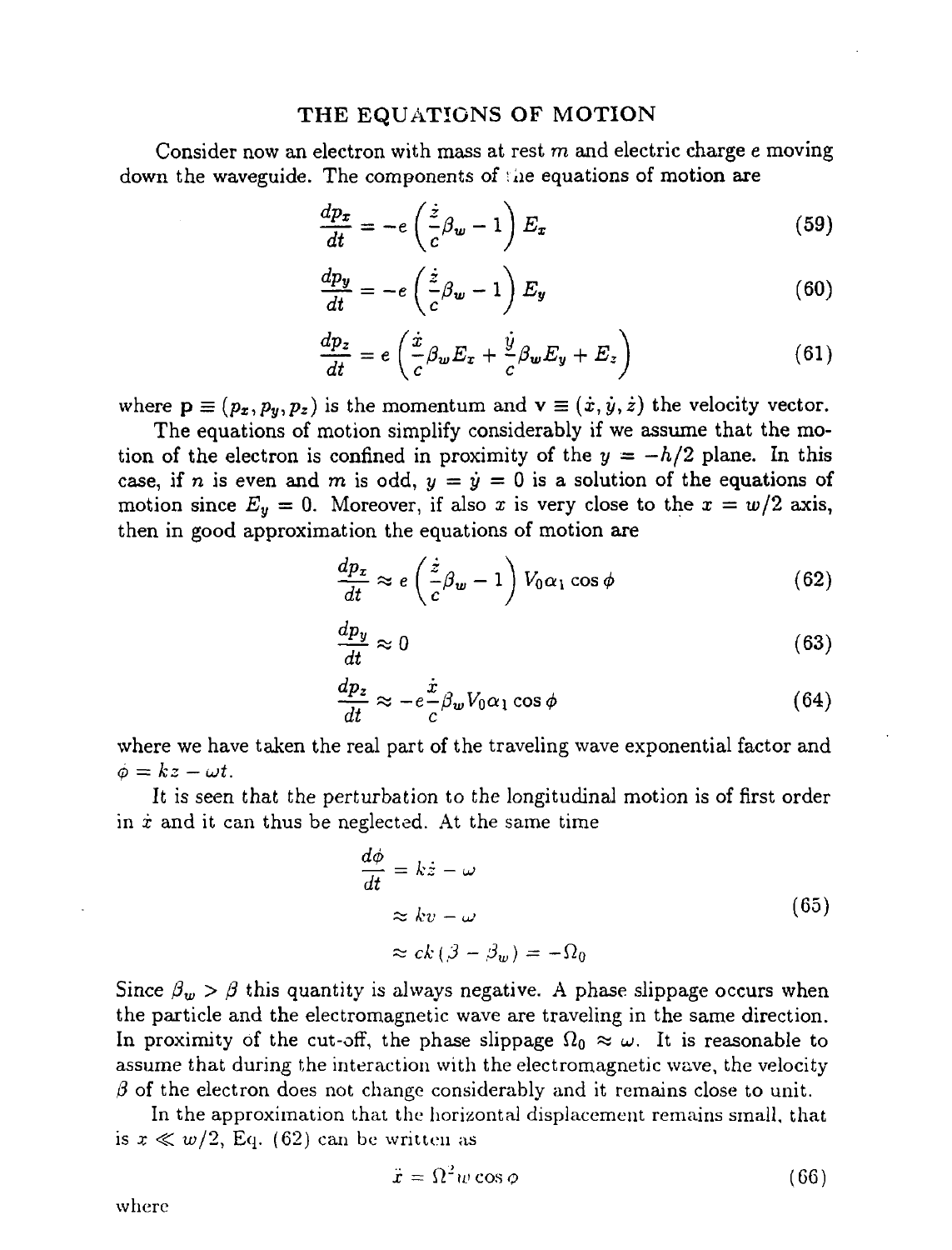$$
\Omega^2 = eV_0 \alpha_1 \frac{\beta \beta_w - 1}{m_0 \gamma w} \tag{67}
$$

With a change of variables Eq. (66) becomes

$$
\frac{d^2x}{d\phi^2} = \nu^2 w \cos \phi \tag{68}
$$

with

$$
\nu = \Omega / \Omega_0 \tag{69}
$$

The solution of Eq. (68) can be easily derived to be

$$
x = -a\cos\phi\tag{70}
$$

that, is an oscillation at the frequency equal to the phase slippage  $\Omega_0$  and amplitude

$$
a = w\nu^2 \tag{71}
$$

The solution given by Eq.  $(70)$  is correct only as long as the amplitude a of the oscillation is small compared to the width *w* of the waveguide, that is  $\nu^2 \ll 1$ , which sets a limit on the value of the voltage amplitude  $V_0$ .

#### ENERGY LOSS BY RADIATION

Consider an electron which is moving at relativistic velocity along the zaxis and at the same time is performing small amplitude oscillations at the angular frequency  $\Omega_0$ . It is well known that the electron will lose energy by radiating electromagnetic waves moving forward in the same direction of the motion of the particle, within an angular aperture of about  $1/\gamma$ . In the approximation that the oscillatory motion has been occurring for an infinitely long period of time, the spectrum of the radiation is made of only one line at the angular frequency<sup>4</sup>

$$
\omega_{\rm rad} = 2\gamma^2 \Omega_0 \tag{72}
$$

The radiated power at that frequency by one electron can also be calculated

$$
P_0 = \frac{1}{3} \frac{e^2}{c^3} \gamma^4 a^2 \Omega_0^4 \tag{73}
$$

where *a* is the amplitude of the oscillation.

In the extreme case where the beam bunch is much longer than the wavelength of the radiation  $2\pi c/\omega_{\text{rad}}$ , each electron will radiate independently from the others and the total power radiated is  $P_{rad} = NP_0$  where  $P_0$  is the power from a single electron, given by Eq. (73). and *N* the total number of electrons in the bunch. On the other hand, when the bunch length is considerably smaller than the radiated wavelength it is conceivable that all the electrons are radiating *coherently* and in this case the total power is<sup>9</sup>

$$
P_{\rm rad} = N^2 P_0 \tag{74}
$$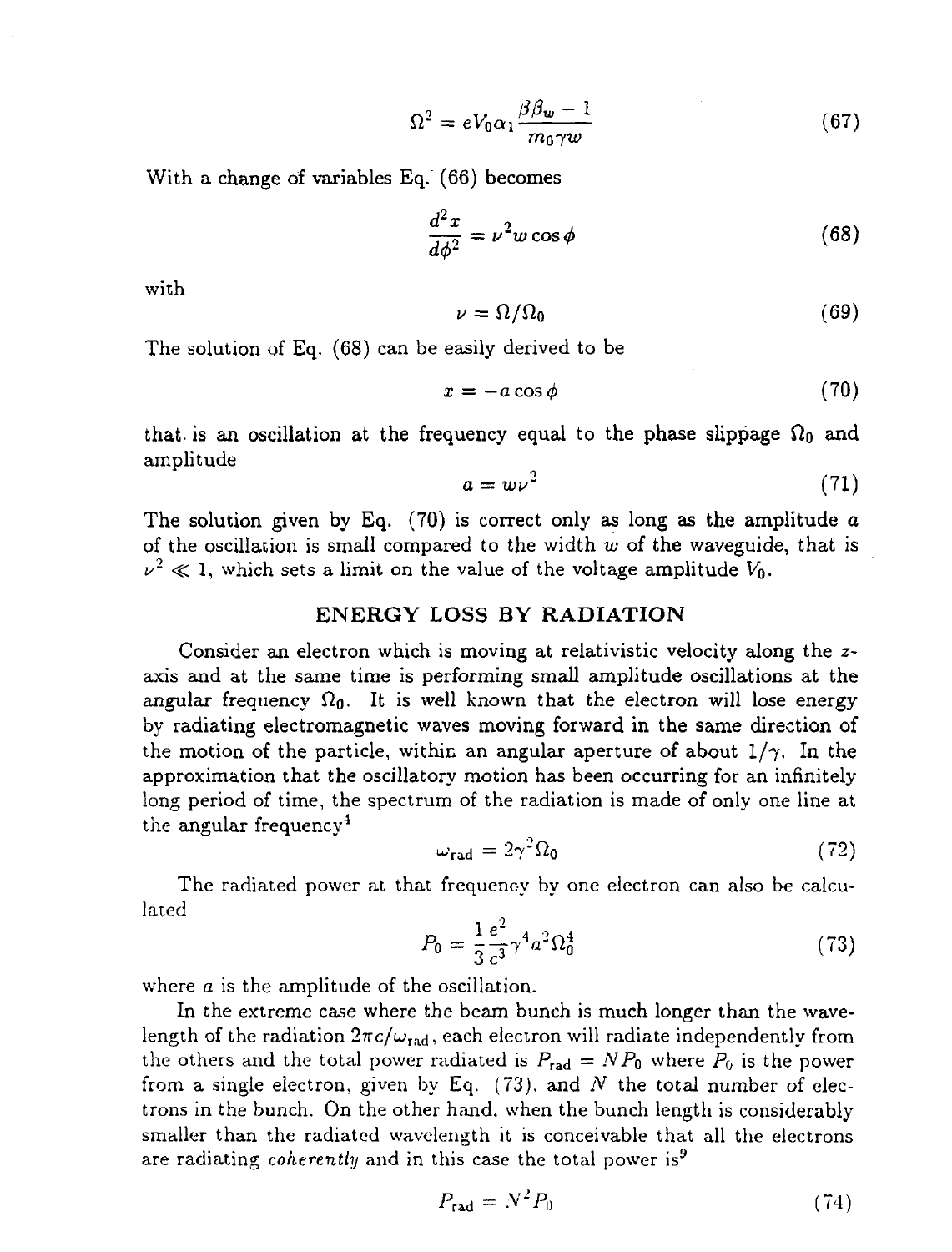At the same time, though, in order to take advantage of this effect, it is also important that the transverse dimensions of the electron beam are made as small as possible. Indeed, they should not exceed the amplitude of the oscillations given by Eq. (71) and should be smaller than the bunch length itself.

#### **APPLICATIONS**

It is convenient to define two parameters that best summarize the interaction between the electron motion and the field in the waveguide. One is the frequency transformer ratio  $r = \omega_{rad}/\omega$ , that is the ratio of the *radiated* frequency to the *input* frequency to the waveguide. From Eqs. (65 and 72) we derive

$$
r = 2\gamma^2 \frac{\beta_w - \beta}{\beta_w} \tag{75}
$$

In proximity of the cut-off  $\beta_w \gg 1$  and with good approximation  $r \sim 2\gamma^2$ .

The second parameter is the *power amplification factor*  $\eta = P_{rad}/P$ , that is the ratio of the power radiated by the beam bunch to the *input* power to the waveguide. Assuming that the condition of short bunches is satisfied, we derive

$$
\eta = \frac{64N^2r_0^2\gamma^2\pi n^2\left(\beta\beta_w - 1\right)^2}{3hw^3\left(\frac{n^2}{w^2} + \frac{m^2}{h^2}\right)\beta_w} \tag{76}
$$

where  $r_0 = 2.82 \times 10^{-15}$  m is the classical electron radius. An optimum case is given by a waveguide with a square cross- section, that is  $h = w$ , and by the lowest order of propagation, namely  $m = 1$  and  $n = 2$ . In proximity of the cut-off then

$$
\eta \simeq \frac{256}{15} \pi N^2 \gamma^2 \frac{r_0^2}{w^2} \beta_w \tag{77}
$$

and from Eqs. (18 and 32)

$$
\beta_w^2 \approx \frac{w\omega_c}{2c \mathcal{R}_c} \tag{78}
$$

An application is a *frequency transformer.* In this mode of operation the power radiated by a short electron bunch is at a frequency larger than the one used in input to the waveguide. In this case it is sufficient that the power gain  $\eta \sim 1$ . An example of frequency transformer is shown in Table 1, where the waveguide material is taken to be warm temperature copper and the waveguide itself is driven in proximity of the cut-off where the phase velocity  $\beta_w$  is the largest.

An experimental demonstration of the method of generating power with the use of the rf wiggler is useful and feasible. It can be executed at the Accelerator Test Facility either at Brookhaven<sup>12</sup> or at Argonne National Laboratory<sup>13</sup>. A proposed experimental set up is shown in Fig. 4. Because of the relatively low energy of the electrons, the rf wiggler is immediately attached to the electron gun. It is followed by a dipole magnet to bend the electron beam out of the way and by a. second waveguide properly terminated to trap and absorb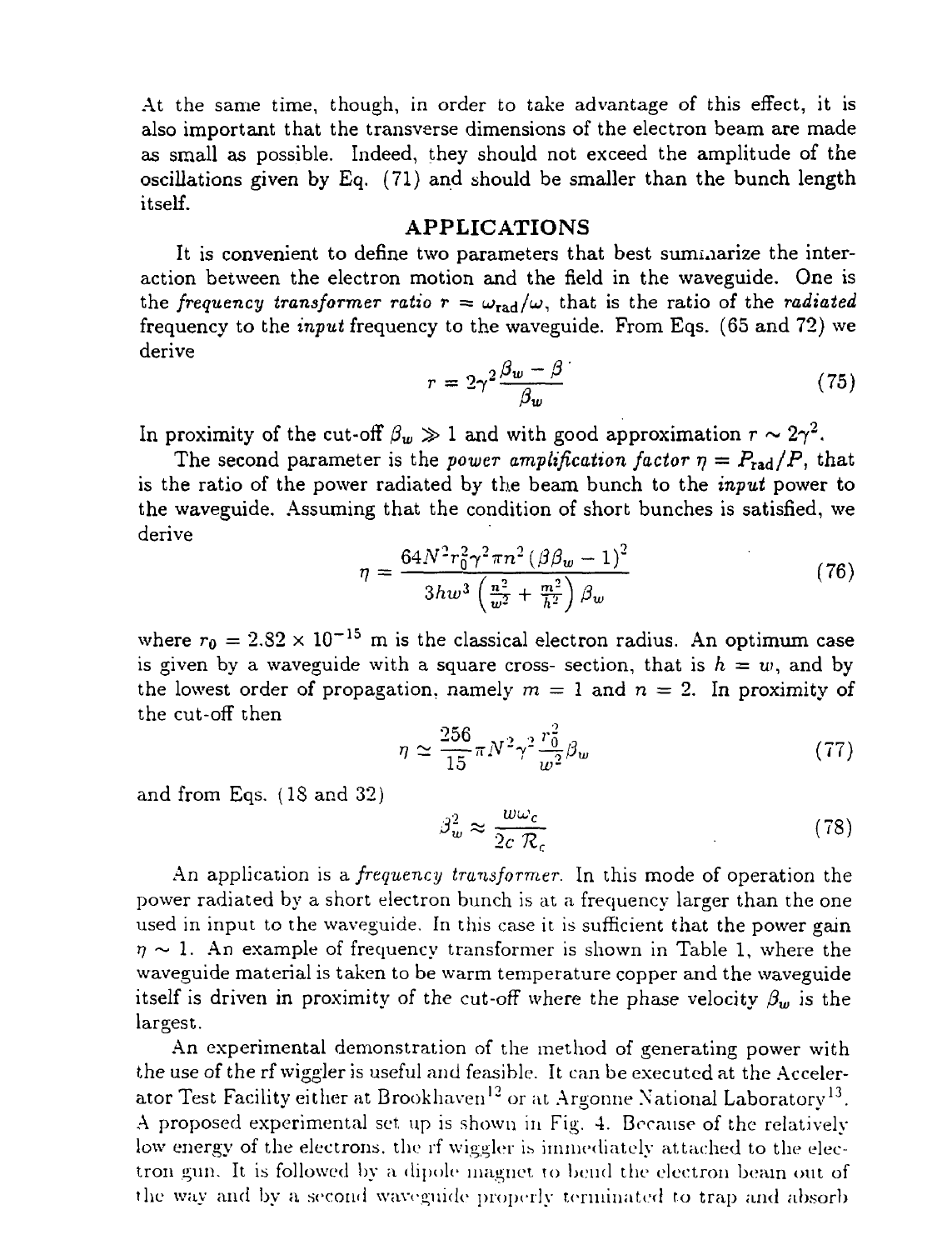the emitted radiation. The measurement and the experiment shall then be conducted as explained in ref. [10] which describes a similar experiment with a conventional wiggler (magnetic).

| Kinetic Energy of Electrons | 4 MeV              |
|-----------------------------|--------------------|
| Number of Electrons         | $6 \times 10^{10}$ |
| Bunch Length                | $1 \text{ mm}$     |
| Input Frequency             | $1.3\text{ GHz}$   |
| Radiated Frequency          | 190 GHz            |
| Frequency Transform Ratio   | 146                |
| Power Amplification Factor  | 0.5                |
| Phase Velocity, $\beta_w$   | 350                |
| Cut-off Frequency           | $1.3 \text{ GHz}$  |
| Waveguide Dimension, w      | $25.8\text{ cm}$   |
| Period of Oscillations      | $24.5 \text{ cm}$  |

Table 1: An Example of Frequency Transformer



Fig. *4:* Experimental Set-Up.